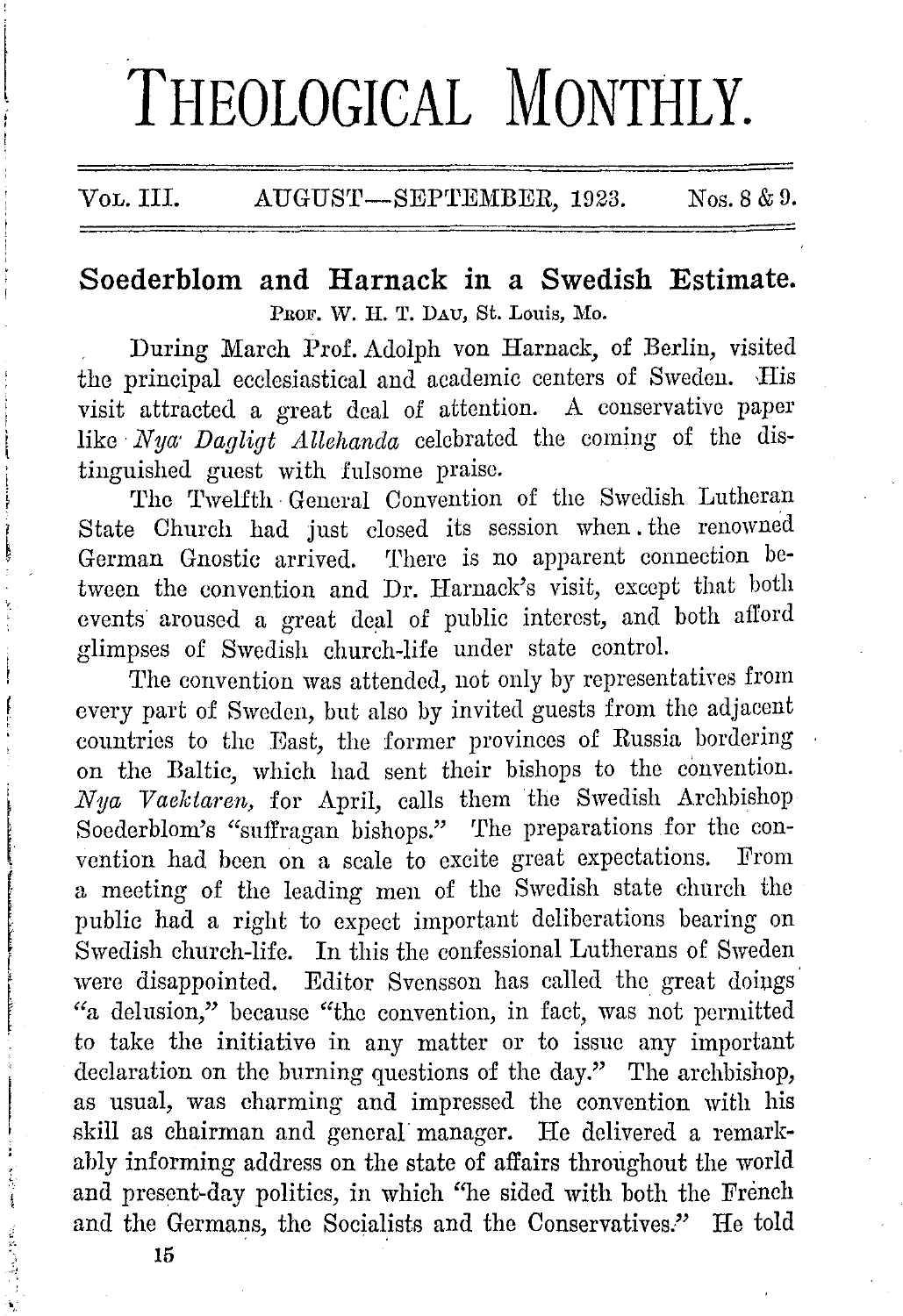# **BOOK REVIEW.**

Pacific Press Publishing Association, Mountain View. Cal.: -The Fundamentals of Geology. George McCready Price. B.A. This is one of the few books written in defense of the Bible record of creation. Not all of what the author states will find the approval of one who peruses the book both as a Christian and as a scholar. We fear that some of the inferences regarding the fossil remains of man and animal life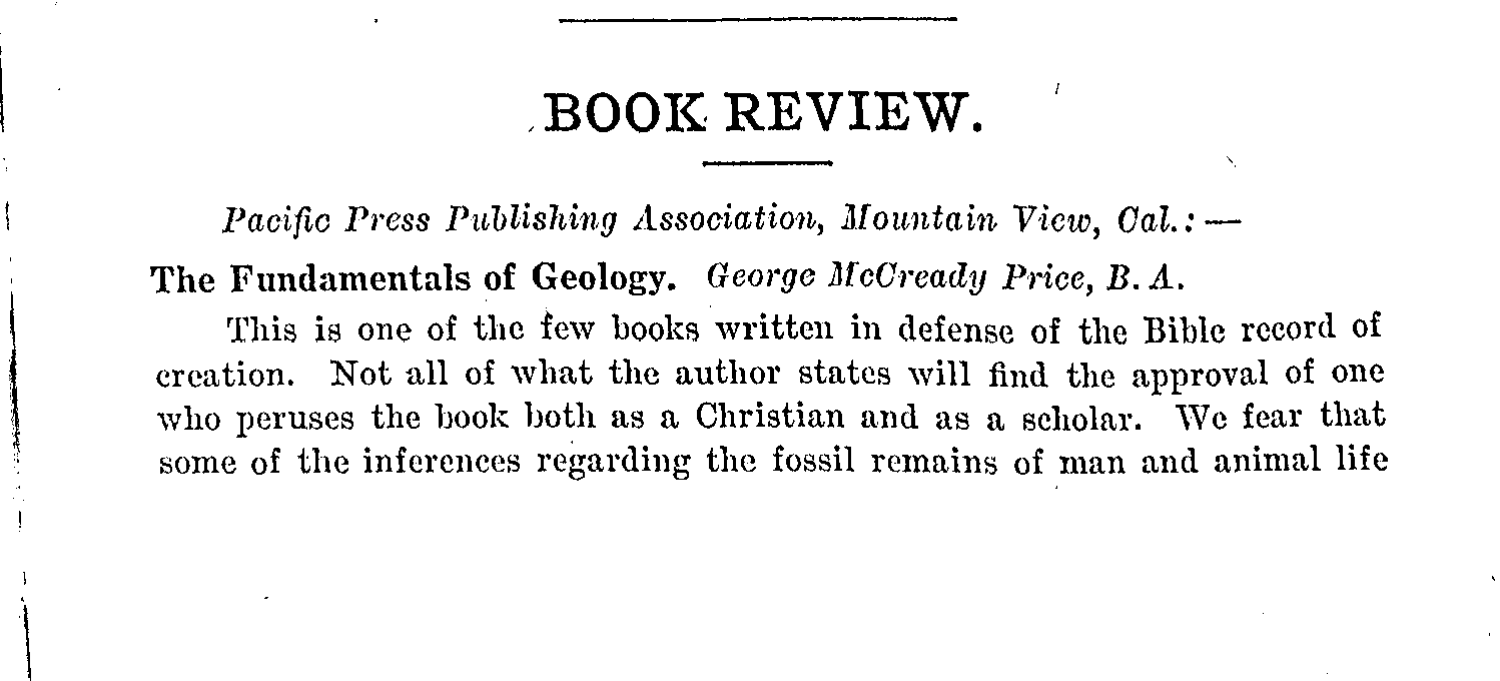cannot be substantiated. Nevertheless, the book is so sane and scientifically sound, and in his arguments Professor Price proceeds so methodically and scientifically and adduces proof for his position so abundantly, that the study of the fundamentals of geology must needs act as a restoring anti- ' dote against the flighty, vacuous, and anti-Biblical hypotheses of modern atheistic geologists. The Introduction shows the general aim of the writer and the scope of his book. He says:  $-$ 

"Darwinism as a part, a minor part, of the general evolution theory rests logically and historically on the succession-of-life idea as taught by geology. If there has actually been this succession of life on the globe in a very definite order, then some form of genetic connection between these successive types is the intuitive conclusion of every thinking mind, even though the recovery of the connecting links may prove impossible. But if there is absolutely no evidence, either in logic or in objective fact, that certain types of life arc intrinsically older than others; in other words, if this succession of life is not an actual scientific fact capable of the clearest proof, then Darwinism or any other form of biological evolution can have no more scientific value than the vagaries of the old Greeks; in short, from the viewpoint of true inductive science, it would necessarily be a gigantic blunder, historically scarce second to the Ptolemaic as· tronomy.

"In Part One the writer has examined critically this succession-of-life theory. It is improper to speak of my argument as destructive, for in neither the history nor the logic of that theory has there ever been any real constructive argument to be thus destroyed. My argument is essen· tially an exposure; and I am confident that few, after carefully reading the following pages, will continue to think that geology has really proved certain kinds of fossils to be older than others, or that 'historical' or stratigraphical geology as commonly taught is an inductive science in any proper sense of the word.

"In Part Two I have brought forward some of the chief facts bearing on, the doctrine of uniformity. The latter has had at least some excuse for existence in the theory of the science, as it is quite the logical and scientific thing to assume as a working theory that natural processes and changes took place in the past as they are now observed to take place, *until we find positive evidence to the contrary.* The works of Suess and Howorth are models of transparent logic and have furnished us a part at least of this positive evidence to the contrary, dealing with 'the great dividing-line' between the ancient deposits and the modern ones; and taken together, they have demonstrated conclusively, and for all time, that there· is nothing now going on in our modern world at all explanatory of even the last and least of these great geological changes of the past. But it is obvious that, with the facts before us which arc enumerated in Part Two, most of which have been before the world for half a century or more, there would never have been any question at all regarding the manner in which these astonishing changes must have taken place if the successionof-life theory had not precluded a candid examination of the fossil world *as a miit* by throwing it into an artificial perspective, where, instead of looking at this fossil world as a whole, we have been taught to view these alleged successive assemblages of life forms arranged one after another in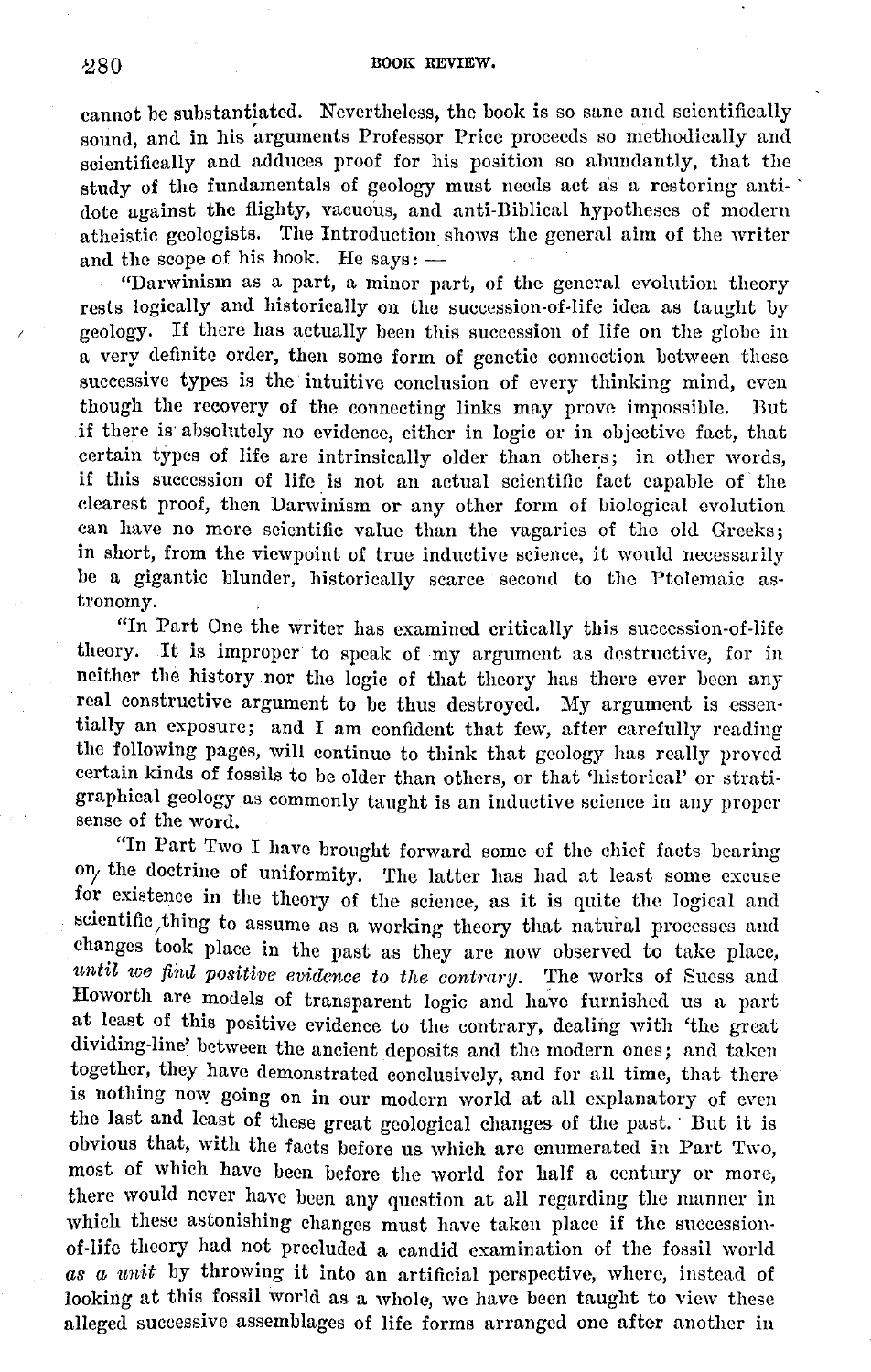#### BOOK REVIEW, 281

. single file; and by these methods there has never yet been any truly. inductive or scientific examination of the facts of paleontology in their entirety. But the facts enumerated in Part Two, namely, (1) the abnormal character of most of the fossiliferous deposits, (2) the sudden, world-wide change of climate they record,  $(3)$  the marked degeneration in all the organic forms in passing from the older to the modern world, together with ( 4) the great outstanding fact that human beings, with thousands of other living species of animals and plants, have at this great world crisis left their fossils in the rocks all over the globe, - these facts, I say, when considered together as a cumulative argument, prove beyond a possible doubt that our once magnificently stocked and climated world met with a tremendous catastrophe some thousands of years ago, before the dawn of history; and they confirm in a marvelous way the Biblical record of a universal Deluge, which has so burned itself into the memory of the race that the tradition of it survives among every race on earth. I have not attempted to decide even approximately how long ago this great world catastrophe took place. Many natural phenomena considered singly would seem to indicate that it must have been a very long time ago; but we cannot hope to settle such a matter in a scientific way, and the sad experience of former blunders ought to teach us modesty and caution. All that we can say with absolute positiveness is that *it occurred since man appeared on earth.* Archeology, history, and Bible chronology may furnish us an approximate date; but no method hitherto devised of reading time from the rocks has much scientific value.

"As for the origin of the living things that existed before that event, we can nevermore evade the tremendous fact of a *literal creation,* since modern science has forever outgrown the idea of spontaneous generation, and in the light of the facts here brought out there is absolutely nothing upon which to build a scheme of evolution, since inductive geology is utterly unable to show that certain types of life originated before others. With the myth of a life succession dissipated once and forever, the world to-day stands face to face with *creation* as the direct act of the infinite  $\cdot$ *God."* 

In spite of its shortcomings this book deserves a place in the minister's library and ought to be studied carefully in. connection with the consideration of the modern view of geology. J. T. MUELLER.

#### *The Macmillan Co., New York, N.Y.: -*

, **Heaven and Hell in Comparative Religion.** With special reference to Dante's "Divine Comedy." *Dr. Kaufmann Kohler*, President Emeritus, Hebrew Union College. \$1.50.

The writer of this book is a Jew, and he represents a Jew's view of the two doctrines which form the basis of the discussion. Starting out with a review on Dante's "Divina Comedia" and its representation of purgatory, hell, and heaven, he compares these views, which are essentially those of the Catholic Church in the Middle Ages, with the Babylonian, Egyptian, Hindu, Persian, Greek, and Roman conceptions of the life of guilty man after death. Then follow discussions in the apocalyptic literature of the Old and the New Testament on Gehenna and Paradise in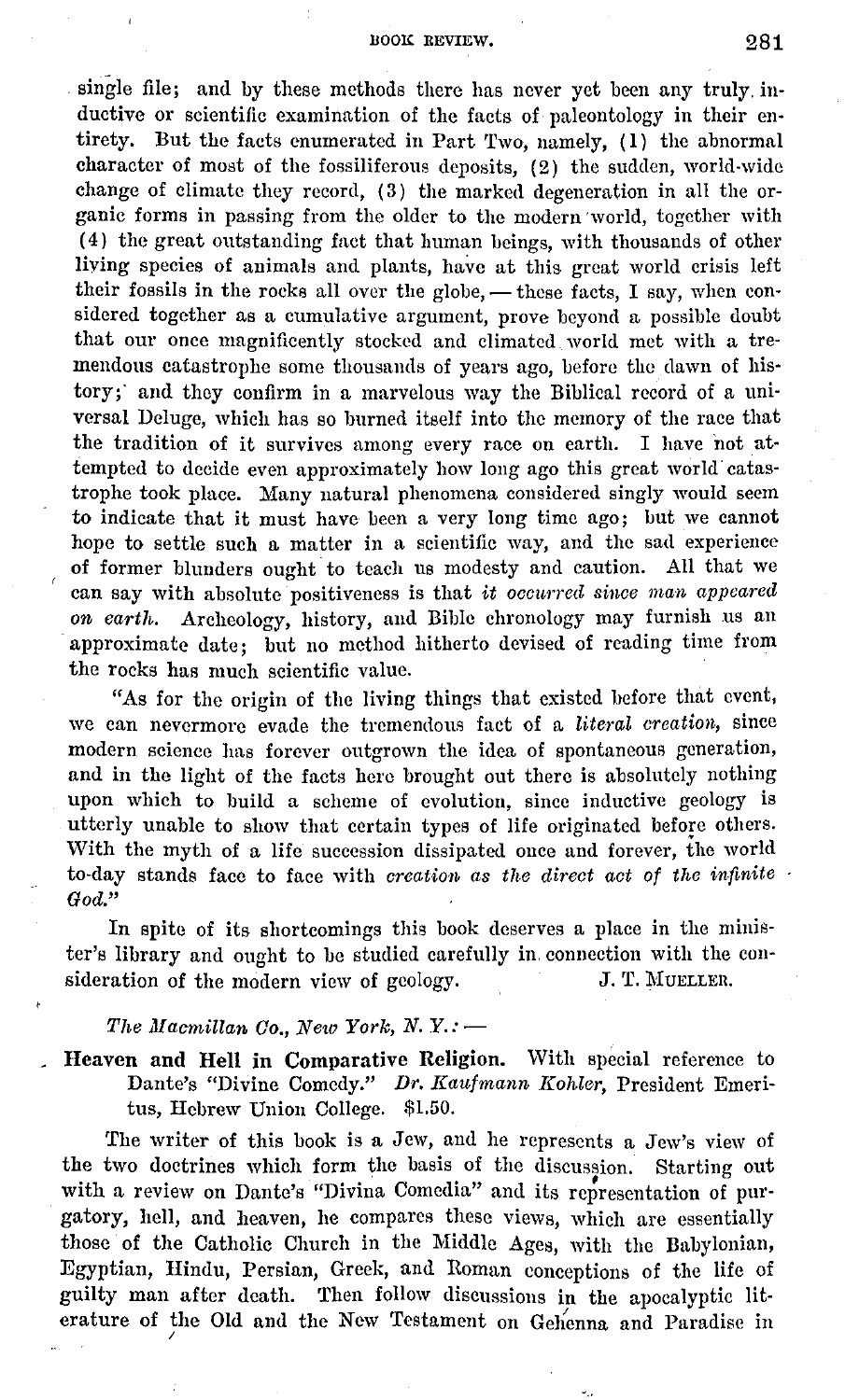Rabbinic and Mohammedan literature, and on hell, heaven, and purgatory in medieval literature. The book closes with a chapter on the *Divine* Comedy in the Light of Modern Thought. The opinions voiced by  $Dr.$  Kohler are substantially the same held by modern German, British, and American rationalistic interpreters. A few quotations will bear this out. For example: "Above all, however, does our ethical view militate against the doctrine of eternal damnation, which Dante, as a loyal son of the Church, accepted, though not without reluctance. The very principle of justice, which he so often accentuates, is violated by the assumption that the sins committed by man during his brief stay on earth should condemn him to endless suffering throughout all eternity. However strongly our sense of justice urges us, as it did all the ages past, to punish wrong-doing, we have learned more and more to realize that the penalty shouid not be inflicted for the sake of. retaliation or revenge, but that it must have the betterment of the individual or the welfare of society in view and he corrective rather than destructive. Still more must the punitive justice of God have the improvement of man for its purpose, or else it would be cruel and unworthy of God. Yet such would be an endless punishment. It makes God, the Father of mankind, the most cruel tyrant. Endless joy, too, as a reward for the good, is unbearable, unless it has an ennobling and salutary effect."

Again: "But after all, threats and bribes are at best pedagogic methods for children, not for men. True morality must do away with all selfish motives. The good ought to he done for its own sake and evil be shunned because it is evil. Says Antigonos of Soko, a Jewish sage of the second pre-Christian century, 'Be not as slaves that serve their master with a view to recompense, but be as slaves that serve their master without a view to recompense, and let the fear of God be upon you.' (Sayings of the Fathers, I, 3.) That is to say, serve God from pure motives, in disinterested love of duty. Another teacher, in the same treatise ( IV, 5), says: 'The reward of well-doing is well-doing, and the compensation of evil-doing is evildoing.' That is, virtue is its own reward, and vice is its own punishment; the one enriches, the other hardens and impoverishes the soul. To both St. Louis and St. Theresa a vision is ascribed, found also in rabbinical writmgs, of a stately woman striding along the earth with a pitcher of water in one hand and a torch or a bundle of brushwood in the other. 'With this one,' she said, 'I shall quench the fire of hell, and with the other I shall set fire to paradise,' so as to banish self-interest from the hearts of those that do good and avoid evil. Genuine religion fears not hell, but wrongdoing and falsehood, and longs not for heaven, but for goodness and righteousness."

Then: "Religion to these foremost leaders of men is not individualistic in the sense of making the salvation of the soul its sole aim and purpose. Its main ohject must be the salvation of humanity, the welfare and happiness of the entire social life of men. In the pursuit of social justice and redeeming love we emulate God, the loving Father of men, and by a life of disinterested, self-sacrificing service we approach Him more and more, who is the supreme Source and Ideal of love and holiness. This optimistic, prophetic view of life, which makes us all coworkers of God, is in full consonance with our modern world view and strongly contrasts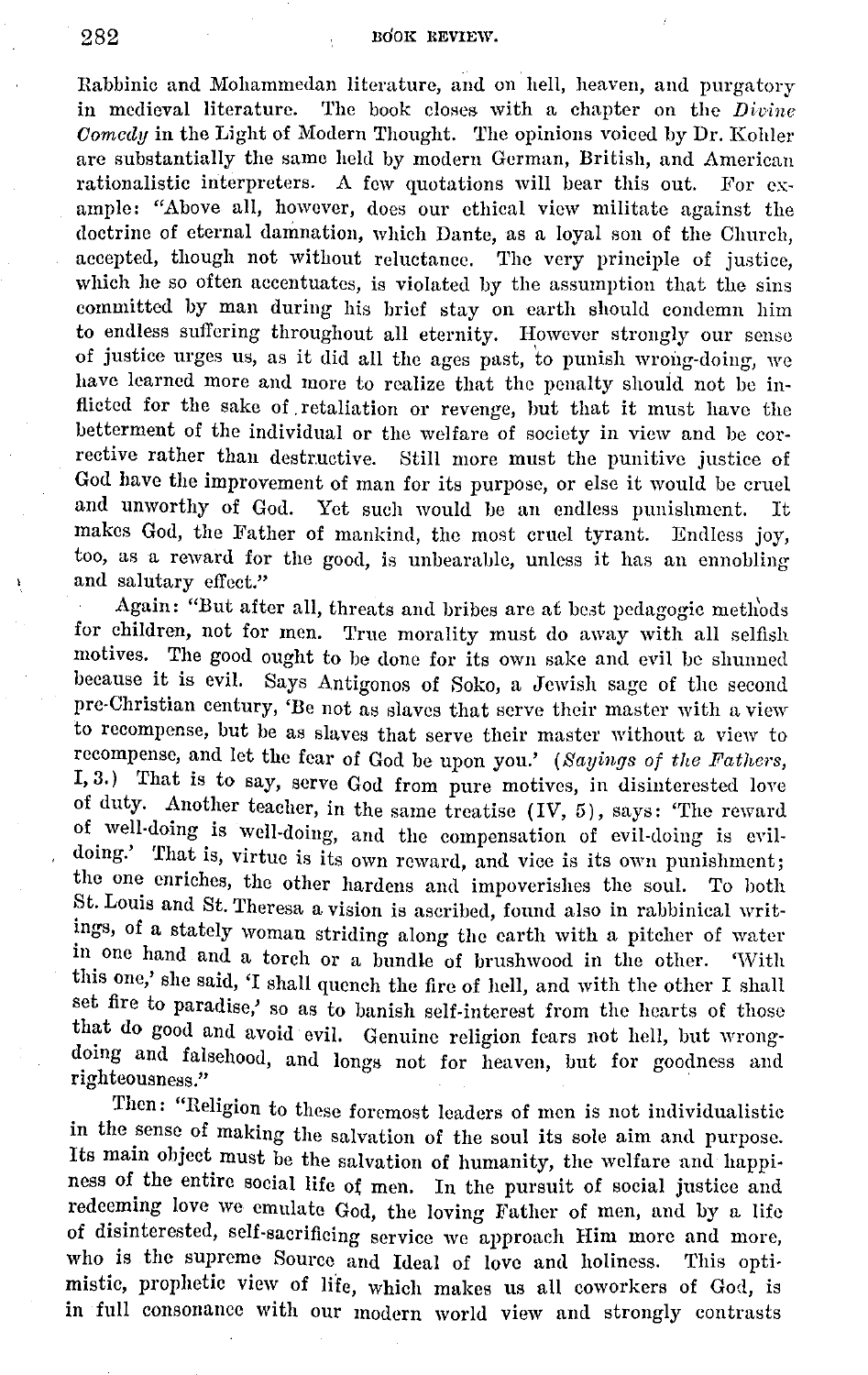with that otherworldliness which found its climax in the medievalism of the *Divine Comedy."* 

Lastly: "We are in the birth-throes of a new era of humanity, spoken of in the New Testament as well as in the Talmud. The fear of old is gone, and the love of God has not taken its place as yet. Doubt and denial have sapped the very pillars of society and undermined the conscience, the sense of responsibility and dignity which were safeguarded hy the old faith. Hence the great crisis we are undergoing in these days. It is our purgatory. We must be reborn to a new faith in God and man. We need a new inspiration, a uew interpretation of the ancient truths, a powerful vision which points not to a realm beyond the grave, hut beckons us, as did the prophets of yore, forward to a life of duty and service and makes us all, be it through the church or the mosque, the pagoda or the synagog, partakers of the kingdom of God, the kingdom of divine justice and Jove. We must become conscious of our godlikeness, of the immortality of our spirit, which makes us realize that the eternity for which we Jong in our higher moods is not to begin in another world, but right here and now." J, T. MUELLER.

# The Apostle Paul and the Modern World. Francis G. Peabody. \$2.50.

Perhaps there is no other apostle upon whom so much interest has been centered in our time as upon St. Paul. The subject of discussion in Professor Peabody's book is the old question of doctrinal discrepancy between Paul and Christ. This problem Dr. Peabody intends to solve, showing that, after all, Paul's doctrine is that of Christ, a fact which need not be demonstrated to the believing Biblical scholar. The book need not be demonstrated to the believing Biblical scholar. contains many statements and paragraphs with which the believing Biblestudent will find himself out of sympathy. In the main, however, the picture which the author paints of the apostle is perhaps correct, and the many phases of the interesting life of Paul stressed in the book will be helpful toward a better understanding of the great apostle, both of his life and of his work. The following quotations may serve to illustrate the  $author's position and method: -$ 

"The reflections and suggestions thus far indicated lead one finally to renew the question with which they began, concerning the relation of the Apostle Paul to the life and work of Jesus. Are the contrasts of character and teaching so extreme that one must choose between the Messenger and the Master, and cannot accept both the Pauline teaching and the Gospelmessage; or is there, beneath the conspicuous differences which confront the reader, sufficient evidence of affinity to demonstrate that Paul is a lineal heir of the spiritual desire of Jesus, and through many wanderings of mind as of body, in foreign regions of thought and faith, remains essentially a minister of Jesus Christ? . . . Yet, besides this recognition of a new religious type a still more surprising discovery awaits the inquirer as he penetrates beyond the margin of the teaching of Paul. For it soon appears that this venturesome spirit, though his explorations of thought, like the journeys of his mission, carry him into new worlds, is still steadied, as if by a sense of home, through what he calls 'a single devotion to Christ' and returns from his intellectual wanderings with undiminished loyalty to the message of Jesus. Paul is, it is true, concerned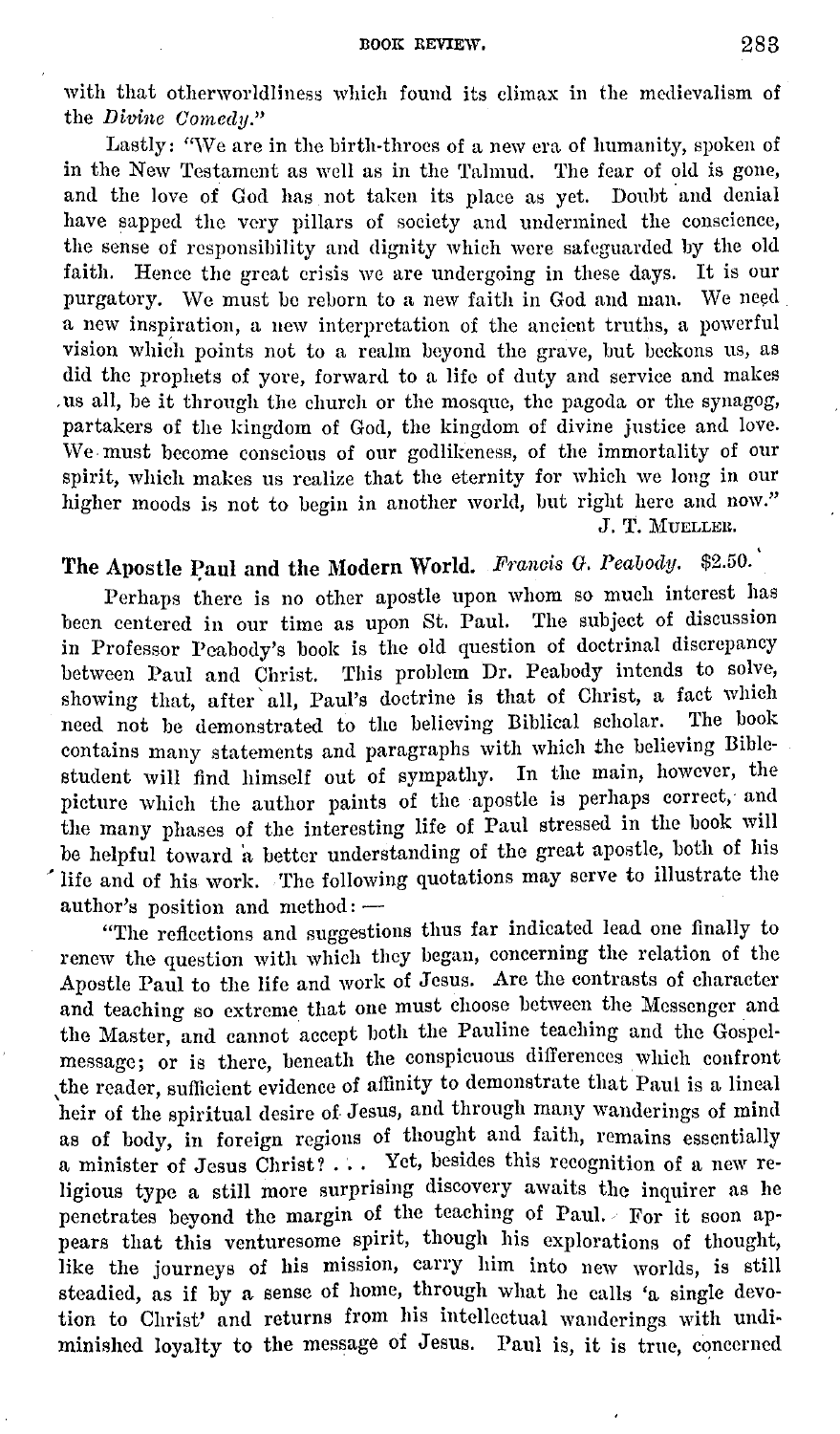for the most part, not with historical evidence, but with spiritual vitality; not with perpetuating a tradition, hut with propagating a cause; not with. defining Christology, but with appropriating Christ; not with organizing a church; yet in each of these reactions from externalism, legalism, and Pharisaism the mind of Paul approaches the mind of Jesus. . . . Thus the teachings of the gospels and the epistles, divergent as they are in many details, contain a whole series of parallelisms in intention and ideal; and, finally, as the 'Higher Path' is followed to its end, the two ways converge toward a single point."

The book must be read with care and critical judgment.

J. T. MUELLER.

#### New Testament Greek for Beginners. J. Gresham Machen, D. D. \$2.20.

This grammar is an excellent help and text-book, adapted not only to students who have had no previous acquaintance with Greek at all, but also for those whose acquaintance with this language is so imperfect that a renewed course of elementary instruction is needed. It is a book of in struction in Greek, not a descriptive grammar. It therefore does not render unnecessary the excellent grammars of Robertson, Blass, and others; in fact, it is introductory to these and creates a new interest in more comprehensive grammars of the *Koine*. Intended for beginners, the book offers only, essentials and arranges these lucidly and methodically, the simpler leading to the complex and the easier to the more difficult. The language is simple and clear, the arrangement practical.' The exercises for translation from Greek to English and English to Greek are taken from the wide range of New Testament thought and expression. Everywhere the author strictly avoids the classical Greek, concentrating the student's attention on the Greek of the New Testament. Helpful vocabularies are appended, which aid the student in preparing the exercises. We know of no better hook on the market written for the purpose which this grammar should serve, and recommend it especially to our brethren in the ministry who have had no opportunity of studying the classic Greek at the colleges. J. T. MUELLER.

The History of Magic and Experimental Science. *Lynn Thorndike*. Vol. I, 835 pages; Vol. II, 1,036 pages,  $5\frac{1}{2} \times 9$ . \$10.00 per set.

This monumental work treats the principles of magic from the first to the thirteenth century of the Christian era. Magic is used by the author as a generic term to include all superstitious arts and occult sciences - "the art or group of arts employing varied materials in varied rites, often fantastic, to work a great variety of marvelous results, which offer man a release from his physical, social, and intellectual limitations." The author presents not only a survey of occult science, but of the lives and writings of some pioneers of modern scientific thought. The beginnings of modern science are here treated as "an unexpected by-product, which forced its importance increasingly upon the attention."

The author, Dr. Lynn Thorndike, is Professor of History in Western Reserve University (Cleveland) aml has foreshadowed this large work by other publications treating mainly the magic and science of the early age of Christianity and of the twelfth century. He has supplemented his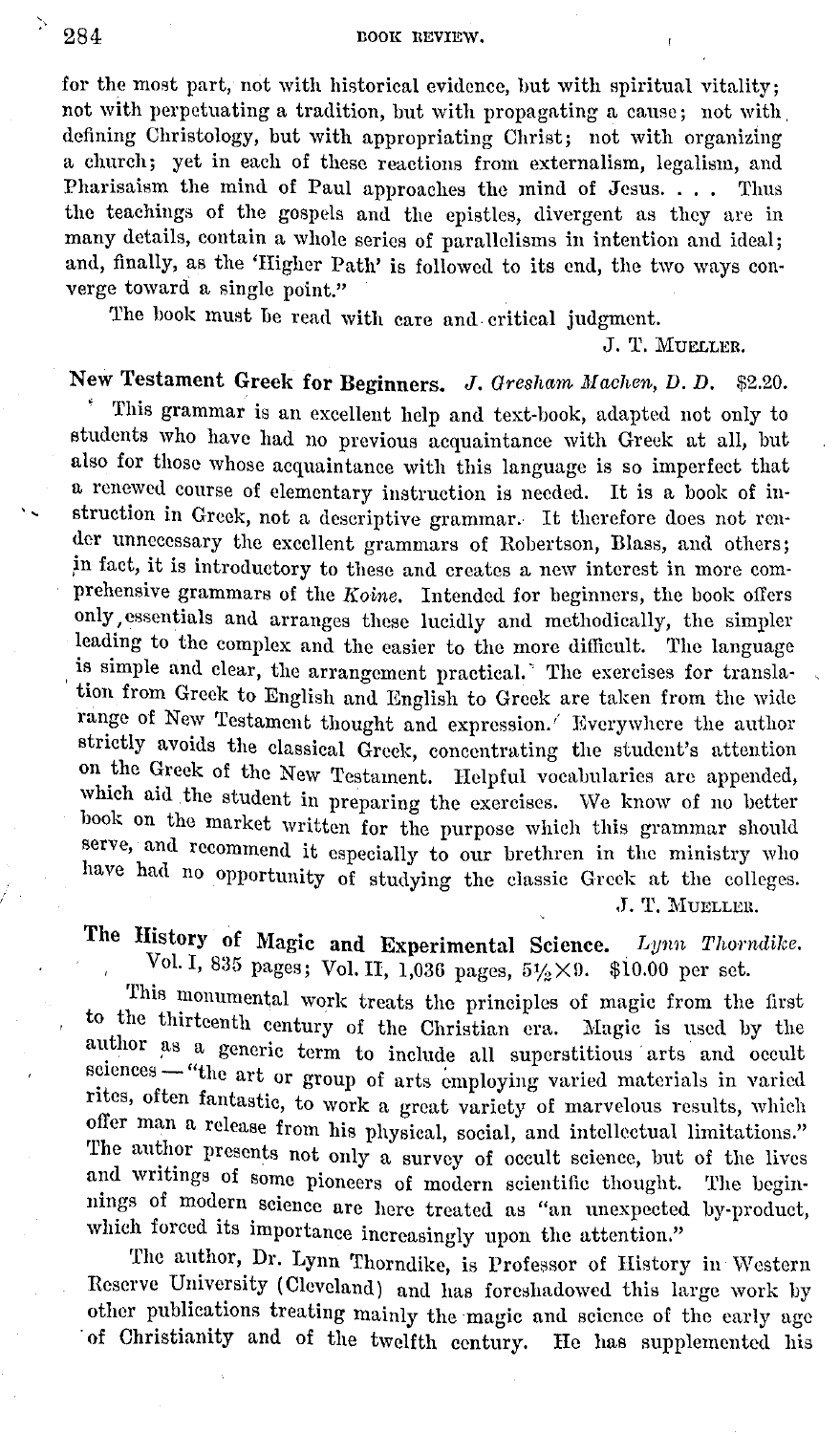#### BOOK REVIEW. 285

early essays by study abroad, especially by painstaking investigation of manuscript material at Oxford, Paris, Munich, Florence, and elsewhere. The patience and industry of the author are amazing, the bare titles of "works frequently cited" filling twenty-four pages and the index of bibliography eighteen double-column pages. Hundreds of manuscripts are listed in a separate index. Among the subjects which make up the discussion are all forms of magic and superstition - amulets, augury, divination from dreams, necromancy and spiritism, conjuration and incantations, astrology and alchemy, number mysticism, enchantment, sorcery and witchcraft. The most fascinating portions are those in which the beginning of medicine, physics, chemistry, astronomy, and geography are sketched. The chapters on Gnosticism, on Augustine, and on Albertus Magnus have been elaborated with particular care. Each volume is supplied with an excellent topical index. GRAEENER.

#### **Christian Ways of Salvation.** George W. Richards, Professor of Church Ilistory in the 'l'heological Seminary of the Heformcll Church in the U. S. A. \$2.50.

In this book the author presents for comparison and contrast various ways of salvation, such as The Pre-Christian Ways, The Way of Jesus, The Ways of the Apostles, The Ancient Catholic Way, The Orthodox Catholic ·way, The Roman Catholic Way, 'l'he Evangelical Ways, and The Ways of the Humanists. Much of what the writer says belongs to the realm of fiction rather than to that of truth. In reality there are but two ways of salvation - the way by works and the way by grace through faith in Christ. The one is the pagan, the other the Christian way; the one the way of the carnal mind, the other that of the new-born believer. Both ways are perpetually at war with each other, and even in Christendom the pagan way has endeavored to displace the way of Jesus, of the apostles, of the whole Bible, and of all true believers. It has also crept into "The Evangelical Ways," of which the author speaks in his Conclusions on the Way of Salvation. The author rejects the Scriptural doctrine of verbal inspiration. He says: "It is hard to decide who is farthest afield: the man who boasts that he believes everything in the Bible, or the one who boasts that he believes nothing. We have as little confidence in the faith of the one as respect for the doubt of the other." (p. 281.) He speaks disparagingly of creeds and says: "Creeds and confessions are attempts on the part of men to put into intellectual and literary forms their experiences of God and salvation. They are confessions of faith and as such serve a valuable purpose for clarifying the mind and for propagating the Gospel. But they lose their virtue when they are turned into laws of faith which men must accept, whether they share the experience out of which tlwy liavc grown, or not. . . . Oniy *what* is *credible* ought to *be allowed in a creed.* . . . A confession must be the expression of God's revelation to us and in us at a particular time." (pp. 283. 284.) He is at variance with the doctrinal position of the Reformers and suggests: "Evangelical theologians must work out a theology and a Christology that will square with the evangelical experience of salvation and with the metaphysics and psychology of our age. Such a doctrine, we believe, 'Will exalt the deity of Jesus far more than did the Nicene or the Chalcedo-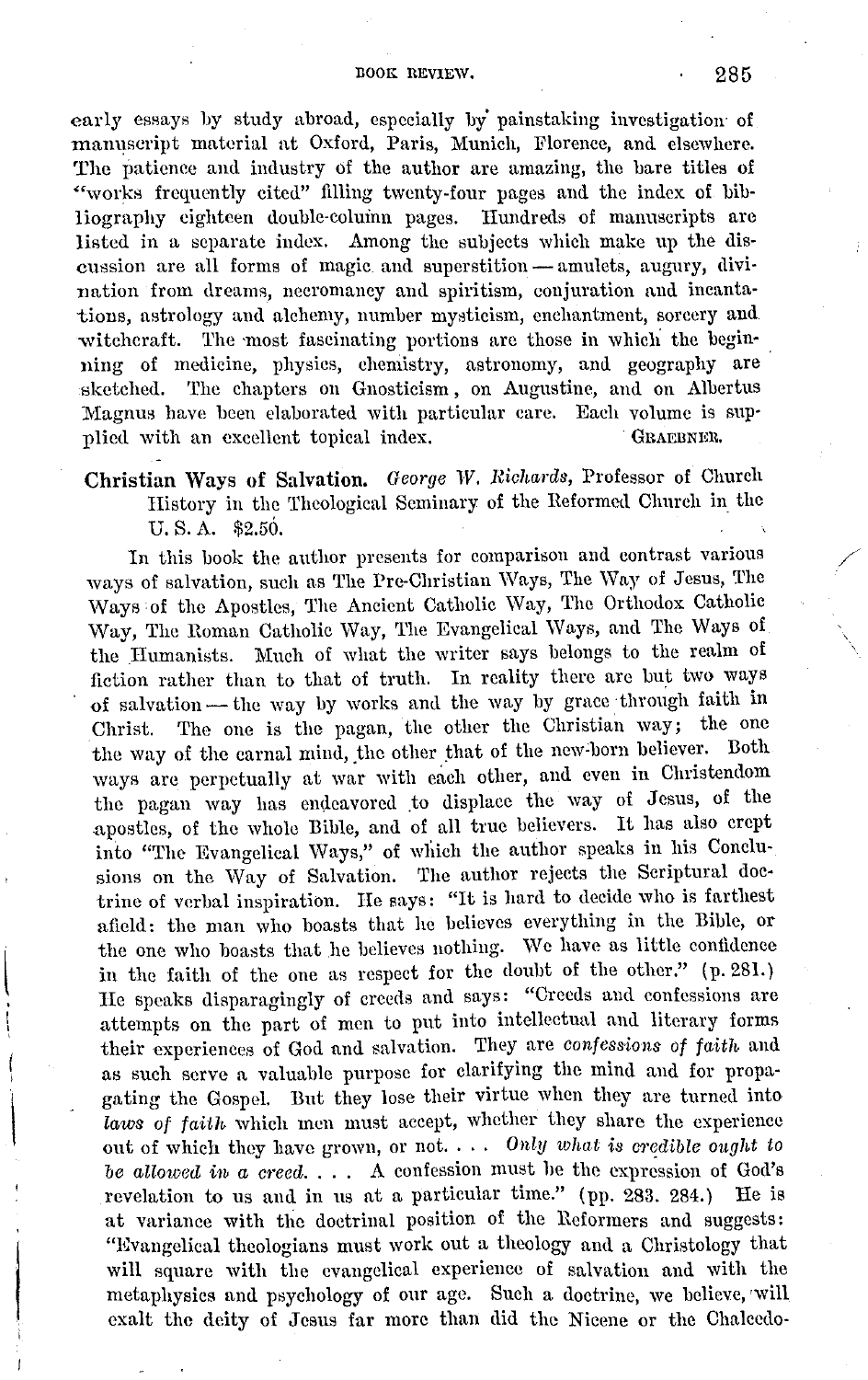nian Christology, but in terms that are consonant with our experience and our culture." (p. 286.) The syncretistic tendencies and views of the author appear everywhere in the book. He states: "But in the light of the evangelical experience, both of the doctrine of justification by grace through faith and of the Church as the community of the saved, who both have salvation and mediate it in personal and spiritual ways, it is difficult to exalt a mode of baptism, a theory of apostolic succession, a dogmatic definition of the Lord's Supper, or a form of church government into an essential and to permit it to divide the Christian brotherhood and to interfere with the free activity of the Spirit in the salvation of men.... When we have a deeper and broader experience of the changeless evangelical realities, our ecclesiastical forms and formulas will become inadequate and irksome, and we shall be ready to lay them aside as garments that are worn out. We shall not be content to be Catholic, Episcopalian, Presbyterian, Lutheran, Reformed, Baptist, or Methodist. We shall need a larger term for a wider experience." (p. 287.) It is apparent that a person who holds such views is unable to appreciate the doctrine of justification through faith in Christ, of which he wishes to be an exponent. s. J. T. MUELLER.

#### Human Australasia. Charles Franklin Thwing. \$2.50.

Human Australasia is a series of interesting and delightful studies of society and education in Australia and New Zealand, presented by Charles Franklin Thwing, President of Western Reserve University. Among the topics that are treated the following are of the greatest interest and importance: "Education," "Religion," and "Literature." We thoroughly recommend this book to the reading public, the perusal of which is far more profitable than that of the average novel and a good deal more interesting. May the day be not far distant when the reading of books on travel, biography, and general cultural interests will supersede the excessive reading of novels! J. T. MUELLER.

# Fleming  $H.$  Revell Co., New York, N.Y.:  $-$

# A Modern Cyclopedia of Illustrations. G. B. F. Hallock, D. D. \$4.00.

The purpose of this book is to supply ministers with illustrations for their sermons. Its chief fault is that it attempts to serve a large class of ministers with material which, after all, can be supplied only by them- $\,$  selves. The Lutheran, Catholic, Methodist, Presbyterian, Christian, and other preachers differ in their choice of illustrative material, just as their very sermons differ materially from one another. While we cannot judge for others, we have not found in this book many illustrations that might be of help to the Lutheran pastor. J. T. MUELLER.

# Livraria Concordia, Porto Alegre, Brazil.

## Serie (Ordem e Progresso) Primeiro Livro de Leitura. 25 cts.

This primer is published by the Rev. C. Lehenbauer, Brazil, for the instruction of children in Portuguese. As we have been told, there is a shortage of good school-books in Portuguese; hence this primer fills a long-felt want. As far as the reviewer is able to judge, the lessons

#### 286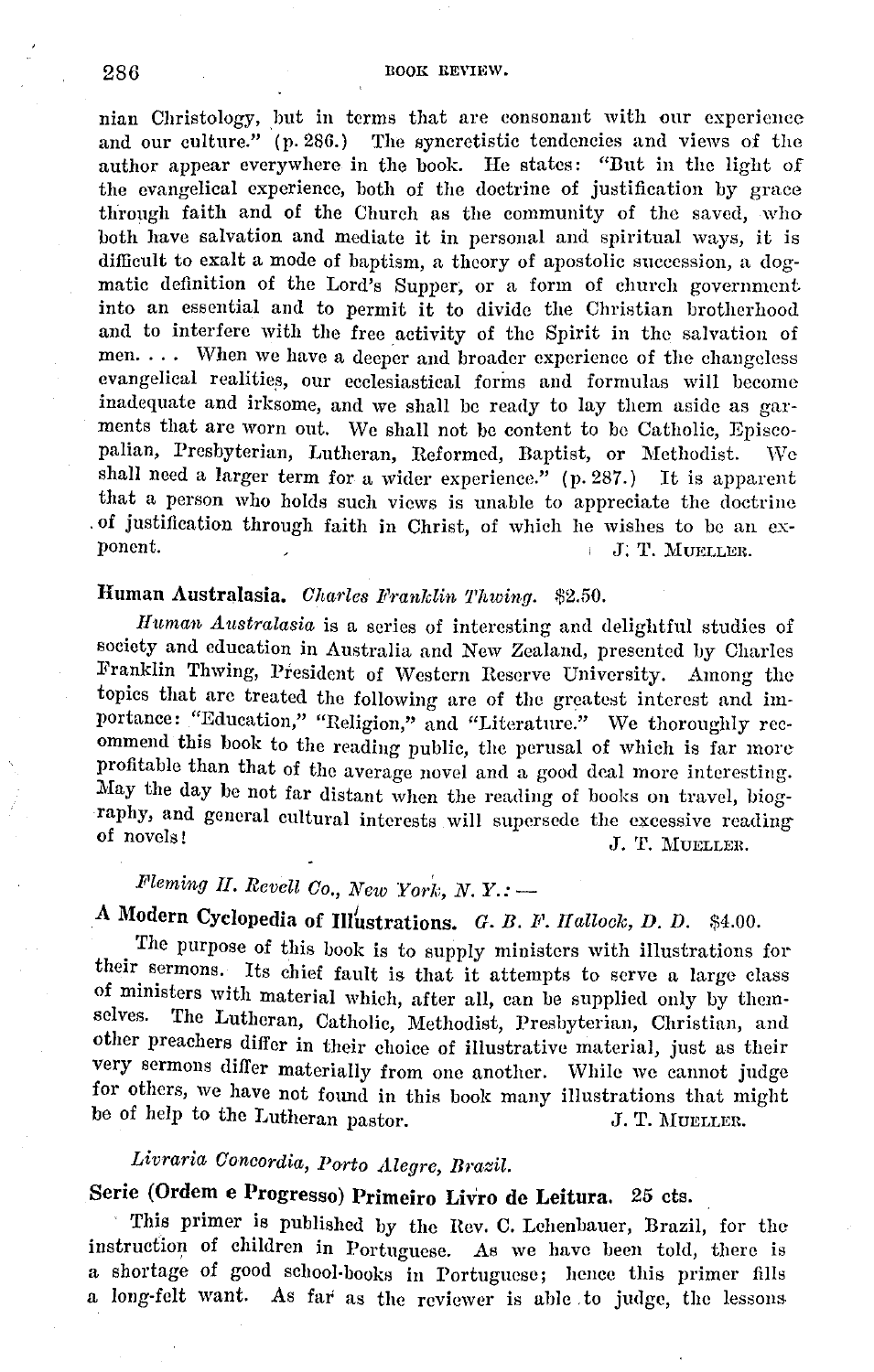have been arranged in a clear and systematic manner. Following the guidance given in this book, the children ought to be able to learn the reading of Portuguese in a short time. An extract of this primer has also been worked into a wall chart, while another chart has been arranged for the purpose of supplying the children with a Portuguese vocabulary. We are glad that our young brethren in South America are gradually taking up the work in Portuguese and Spanish, and since there is a lack of books in these languages for both church and school use, we hope that they will give their attention to the publishing of those which are most needed. Rev. Lehenbauer is to be congratulated on his efforts. In order to bring the Portuguese language a little nearer to our readers, we append a Portuguese Evening Prayer.

> ORACAO DA NOITE. Salvador, por ti guardados Desejamos descansar. Os defeitos e pecados Tu nos podes perdoar.

Se de noite algum pcrigo Nosso lcito invcstir, Teu amor de-nos abrigo, Deixe-nos em paz dormir. J. T. MUELLER.

*J.P. Lippincott Co., Philadelphia and London:*  $-$ 

**I Believe in God and in Evolution.** *William W. Keen, M. D.* \$1.00.

This volume is an enlargement of a commencement address delivered by the author, William W. Keen, Emeritus Professor of Surgery, Jefferson Medical College, Philadelphia, before the students and graduates of Crozer Theological Seminary, June 6, 1922. The address was widely quoted by the press and in its printed form has received favorable comment from every side. However, the reason for its popularity is not its intrinsic worth. It contains no new data nor any new evidences. The writer simply states what has been said before. But he states this in order to show that a man may believe in evolution and in the Bible at the same time. How this may be done the author points out **in** the following  $words: -$ 

"To me aml to many another believer in evolution the Bible is the Book of books. It is a precious manual of religion, *but not a text-book of science."* Hence, whatever 'the Bible teaches with regard to matters scientific is to be construed in consonance with the decrees of modern science. "Man's ascent from an animal of low intelligence seems to me to be absolutely proved by the many phenomena which reveal identical organs and identical physiological processes in the animal and the human body, only a few of which, chosen out of a very great number, I have described. So, too, man's vanishing organs and deformities are allied to what is normal in some of the lower animals. This close relation is confirmed by the discovery of the remains of a number of prehistoric men, as is now definitely proved. The same progress appears in the lmman race as a whole. The ascent of man, in perfectly orderly sequence, is far